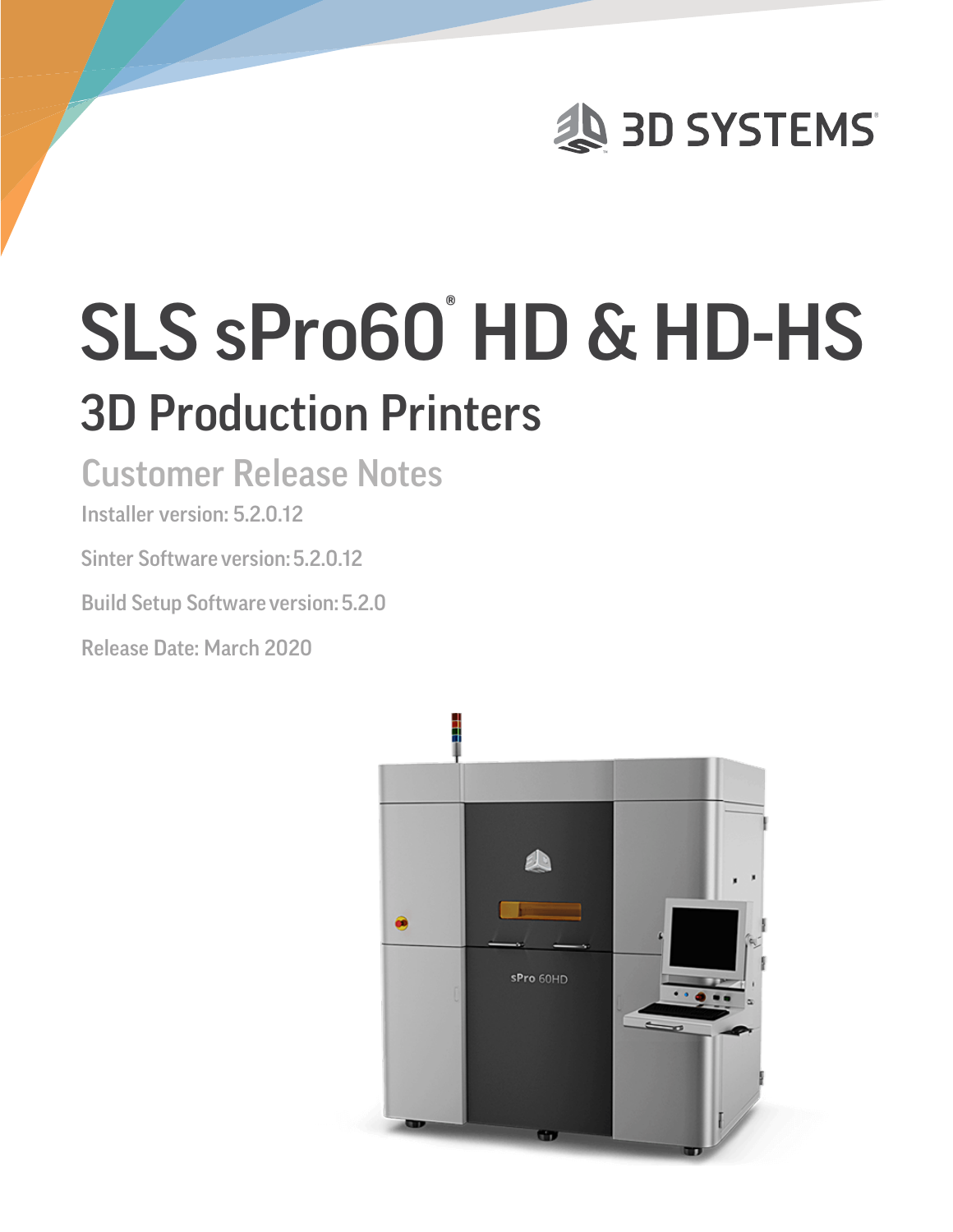

We are proud to announce new software versions for SLS sPro60<sup>®</sup> HD & HD-HS printers!

These should be installed by a 3D Systems Certified Service technician, as they require updated printer hardware. They will be installed at the same time to enable new functions, and make improvements for your printers. They cannot be installed exclusive of each other.

**NOTE: This new software version is for Windows 10 IoT Enterprise 2019 LTSC operating System ONLY and will not work on earlier Windows 7 or Windows XP OS.**



#### **WINDOWS 10 IOT ENTERPRISE 2019 LTSC VERSION 1809 (OS BUILD 17763.557)**

- Edition: Windows 10 Enterprise LTSC
- Engine Version: 1.1.16200.1

• Version: 1809

• Antivirus Version: 1.299.423.0

• OSBuild: 17763.557

- Antispyware Version: 1.299.423.0
- Antimalware Client Version 4.18.1906.3

#### **3D CONNECTTM SUPPORT**

3D Connect Service provides a secure cloud-based connection to 3D Systems' service teams for proactive and preventative support to enable better service, improve uptime and deliver production assurance for your system. With 3D Connect Service, your system will automatically send alerts to 3D Systems' service teams for immediate assistance in resolving printer defined conditions or exceptions, enabling instant support to run diagnostics, solve problems remotely, pre-order parts, and schedule on-site services as required. Please visit *<https://www.3dsystems.com/software/3d-connect>*for more information.

#### **WINDOWS DEFENDER SUPPORT**

On by default in new SSD image.

#### **WINDOWS FIREWALL SUPPORT**

The Windows Firewall is a silent tool that keeps your system safe from network threats and is included in Windows.

#### **ALTERA DSP BOARD SUPPORT**

If your DSP board ever needs replacing, this new board would be installed by 3D Systems Service, as long as you have the new V5.2 software. This board's functionality and features are identical to your current DSP board.

#### **IMPROVED DSP ERROR RECOVERY**

Added recovery solution for the rare and infamous Signature/Checksum DSP error.

#### **UPDATED MATERIAL CONFIGURATION FILES**

This release includes following material updates which were released as patches after V5.1 Sinter release.

- DuraForm Flex material configuration for both HD and HD-HS.
- DuraForm FR1200 SP and Advanced material configuration for HD-HS only.

Additionally, updated DuraForm TPU-SC & DuraForm TPU-XC material configurations as well.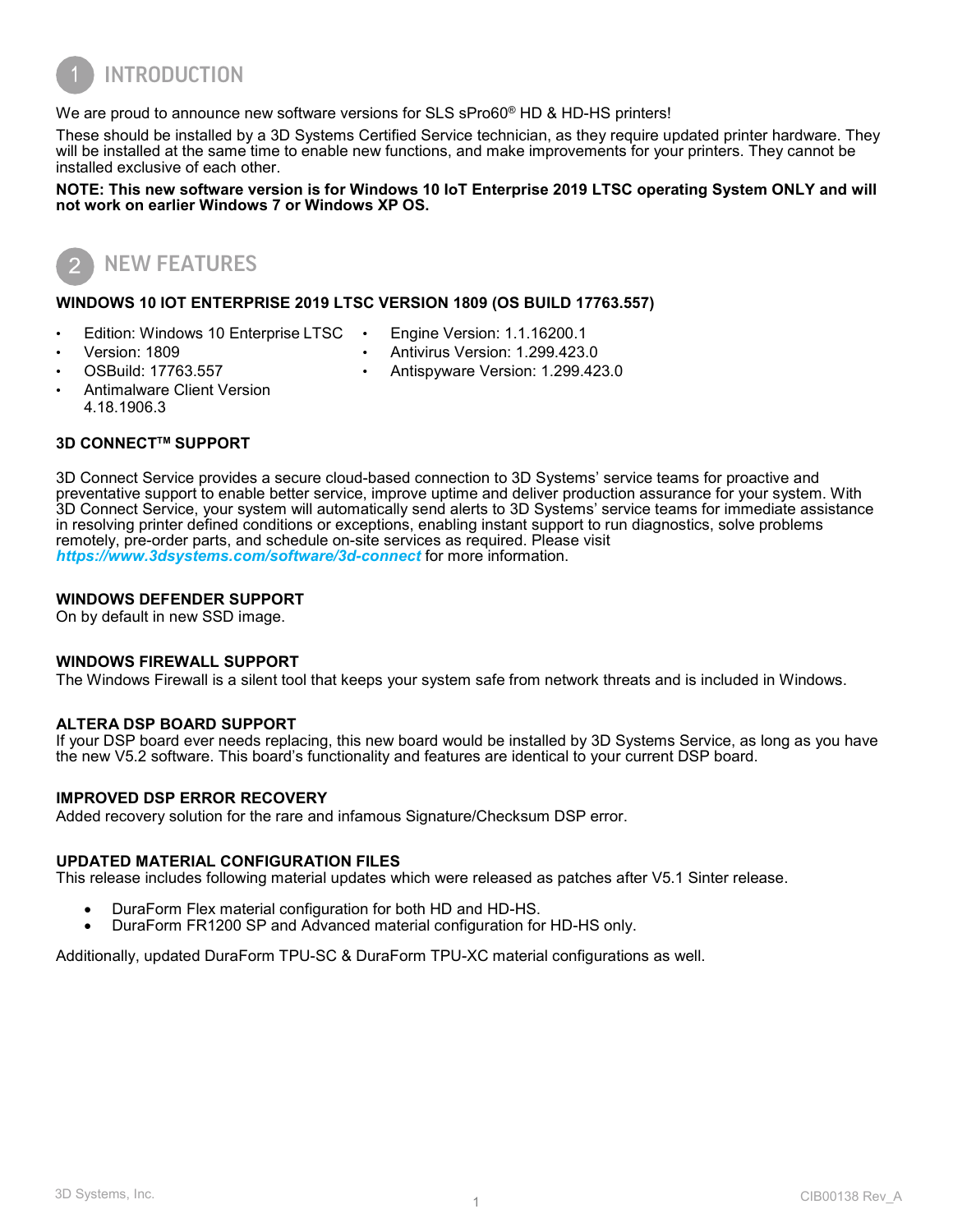

#### **AT TIMES DURING DSP INITIALIZATION, A Z FOLLOWING ERROR IS REPORTED**.

This release fixes the rare occurrence of Z following error during DSP initialization**.**

#### **ADVISORY TO EXIT APPLICATION AND REBOOT THE COMPUTER**

Fixed the rare issue where an advisory was displayed indicating a problem detected in Windows operating system, esp. after Add and Delete operation.



KNOWN ISSUES

#### **ALL THREE PISTONS FAIL TO MOVE DURING BUILD IF 'STOP ALL MOTION' WAS PRESSED IN MANOPS Recovery steps:**

- 1. Select Stop All Motion button
- 2. Select Fault Recovery button
- 3. Select Stop All Motion button

#### **IF USER TRIES TO RE-OPEN SINTER, WHILE ONE IS ALREADY RUNNING, REAL MONITOR CLOSES.**

If Real Monitor closes while the build is running, .3DL file will not be created. **Workaround:** Close Sinter (Do not "Kill Sinter") and reopen Sinter. Real Monitor will launch again.

#### **AUTOMATICALLY EMPTY FEED CARTRIDGES AT THE END OF BUILD ISSUE**

Potentially leads to roller being positioned in the middle of the feed piston.

#### **DISPLAY ISSUE IN THE "PART PROFILE EDITOR" CONFIRMATION MESSAGE.**



#### **DURAFORM TPU AND FR1200 MATERIAL GUIDES ARE NOT DEPLOYED AS PART OF THIS RELEASE.**

**Recommendation:** Please check 3D System's Infocenter for latest information.

[Duraform –](http://infocenter.3dsystems.com/product-library/sites/default/files/printers/spro60/5_2/75-D059_DuraForm_TPU_Elastomer_Material_Guide_Rev_A.pdf) TPU

[Duraform –](http://infocenter.3dsystems.com/product-library/sites/default/files/printers/spro60/5_2/75-D056_DuraForm_FR1200_Material%20Guide_Rev_A.pdf) FR1200